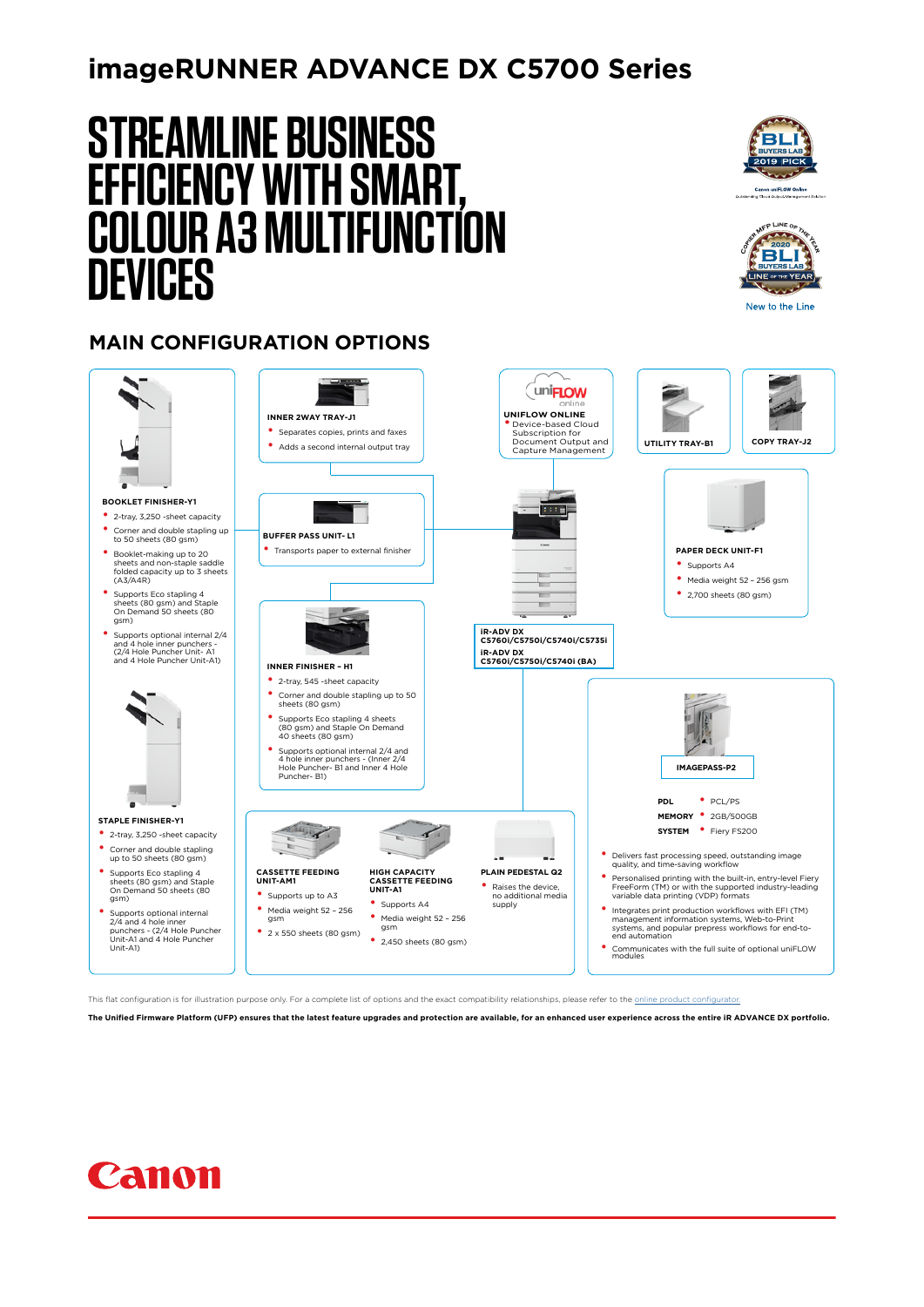#### **TECHNICAL SPECIFICATIONS**

## **imageRUNNER ADVANCE DX C5700 Series**

| <b>MAIN UNIT</b>                 |                                                                                                                   | <b>Direct Print</b>                        | Supported file types: PDF, EPS, TIFF/JPEG, and XPS                                                                                                               |
|----------------------------------|-------------------------------------------------------------------------------------------------------------------|--------------------------------------------|------------------------------------------------------------------------------------------------------------------------------------------------------------------|
| Machine type                     | A3 Color Laser Multifunctional                                                                                    | Printing from mobile and                   | AirPrint, Mopria, Google Cloud Print, Canon PRINT                                                                                                                |
| <b>Core functions</b>            | Print, Copy, Scan, Send, Store and Optional Fax                                                                   | cloud                                      | Business and uniFLOW Online                                                                                                                                      |
| Processor                        | 1.75GHz Dual Core Processor                                                                                       |                                            | A range of software and MEAP-based solutions are                                                                                                                 |
| <b>Control Panel</b>             | 10.1" TFT LCD WSVGA Color Touch panel                                                                             |                                            | available to provide printing from mobile devices or<br>internet-connected devices and cloud-based services                                                      |
| Memory                           | Standard: 4.0GB RAM                                                                                               |                                            | depending on your requirements.                                                                                                                                  |
| <b>Hard Disk drive</b>           | Standard*: 320GB (available disk space: 250GB).                                                                   |                                            | Please contact your sales representative for further                                                                                                             |
|                                  | Optional: 250GB, 1TB                                                                                              |                                            | information.                                                                                                                                                     |
|                                  | *A different initial HDD may be used.                                                                             | Fonts                                      | PS fonts: 136 Roman<br>PCL fonts: 93 Roman, 10 Bitmap fonts, 2 OCR fonts, Andalé                                                                                 |
| <b>Mirroring Hard Disk Drive</b> | Optional                                                                                                          |                                            | Mono WT J/K/S/T*1 (Japanese, Korean, Simplified and                                                                                                              |
| <b>Interface Connection</b>      | NETWORK                                                                                                           |                                            | Traditional Chinese), Barcode fonts*2                                                                                                                            |
|                                  | Standard: 1000Base-T/100Base-TX/10Base-T, Wireless                                                                |                                            | *1 Optional PCL International Font Set-A1 is required.                                                                                                           |
|                                  | LAN (IEEE 802.11 b/g/n);<br>Optional: NFC, Bluetooth Low Energy                                                   |                                            | * <sup>2</sup> Optional Barcode Printing Kit-D1 is required.                                                                                                     |
|                                  | <b>OTHERS</b>                                                                                                     | <b>Print Features</b>                      | Secured Print, Secure Watermark, Header/Footer,<br>Page Layout, Two-sided Printing, Mixed Paper Sizes/                                                           |
|                                  | Standard: USB 2.0 (Host) x1, USB 3.0 (Host) x1, USB 2.0                                                           |                                            | Orientations, Front/Back Covers, Toner Reduction, Poster                                                                                                         |
|                                  | (Device) x1;<br>Optional: Serial Interface, Copy Control Interface                                                |                                            | Printing, Forced Hold printing, Print Date, Scheduled                                                                                                            |
| <b>Paper Supply Capacity</b>     | Standard: 1.200 sheets                                                                                            |                                            | Printing, Printing Using a Virtual Printer                                                                                                                       |
| (A4, 80gsm)                      | 100-sheet multi-purpose tray x 1                                                                                  | <b>Operating System</b>                    | UFRII: Windows* 7/8.1/10/Server2008/Server2008 R2/<br>Server2012/Server2012 R2/Server2016/Server2019, Mac                                                        |
|                                  | 550-sheet cassettes x 2,                                                                                          |                                            | OS X(10.10 or later)                                                                                                                                             |
|                                  | Maximum: 6,350 sheets (with High Capacity Cassette<br>Feeding Unit-A1 + Paper Deck Unit-F1)                       |                                            | PCL: Windows* 7/8.1/10/Server2008/Server2008 R2/                                                                                                                 |
| Paper output capacity            | Standard: 250 sheets                                                                                              |                                            | Server2012/Server2012 R2/Server2016/Server2019<br>PS: Windows* 7/8.1/10/Server2008/Server2008 R2/                                                                |
| (A4, 80gsm)                      | Maximum: 3,450 Sheets (with Staple Finisher-Y1 or Booklet                                                         |                                            | Server2012/Server2012 R2/Server2016/Server2019, Mac                                                                                                              |
|                                  | Finisher-Y1 and Copy Tray-J2)                                                                                     |                                            | OS X(10.10 or later)                                                                                                                                             |
| <b>Finishing capabilities</b>    | Standard: Collate, Group                                                                                          |                                            | PPD: Windows* 7/8.1/10, Mac OS X(10.9 or later)                                                                                                                  |
|                                  | With Options: Collate, Group, Offset, Staple, Saddle Stitch,                                                      |                                            | McAfee Embedded Control Software<br>As of Feb 2020                                                                                                               |
|                                  | Hole Punch, Eco Staple, Staple On Demand                                                                          |                                            |                                                                                                                                                                  |
| <b>Supported Media Types</b>     | Multi-purpose tray:<br>Thin, Plain, Recycled, Color, Heavy, Coated, Tracing,                                      | <b>COPY SPECIFICATIONS</b>                 |                                                                                                                                                                  |
|                                  | Bond, Transparency, Label, Pre-punched, Letterhead,                                                               | Copy Speed (BW/CL)                         | iR-ADV DX C5760i                                                                                                                                                 |
|                                  | Tab, Envelope                                                                                                     |                                            | up to 60 ppm (A4, A5, A5R, A6R), up to 32 ppm (A3), up<br>to 36 ppm (A4R)                                                                                        |
|                                  | Paper Cassette (Upper/Lower):                                                                                     |                                            | iR-ADV DX C5750i                                                                                                                                                 |
|                                  | Thin, Plain, Recycled, Color, Heavy, Bond, Transparency,                                                          |                                            | up to 50 ppm (A4, A5, A5R, A6R), up to 27 ppm (A3), up                                                                                                           |
|                                  | Pre-punched, Letterhead, Envelope*<br>*Envelope Feeder Attachment (standard) is required.                         |                                            | to 30 ppm (A4R)                                                                                                                                                  |
| <b>Supported Media Sizes</b>     | Multi-purpose tray:                                                                                               |                                            | iR-ADV DX C5740i                                                                                                                                                 |
|                                  | Standard size: SRA3, A3, A4, A4R, A5, A5R, A6R, B4,                                                               |                                            | up to 40 ppm (A4, A5, A5R, A6R), up to 22 ppm (A3), up<br>to 24 ppm (A4R)                                                                                        |
|                                  | <b>B5. B5R</b>                                                                                                    |                                            | iR-ADV DX C5735i                                                                                                                                                 |
|                                  | Custom size: 98.0 x 139.7 mm to 320.0 x 457.2 mm<br>Free Size: 98.0 x 139.7 mm to 320.0 x 457.2 mm                |                                            | up to 35 ppm (A4, A5, A5R, A6R), up to 18 ppm (A3), up                                                                                                           |
|                                  | Envelopes: COM 10 No.10, Monarch, DL, ISO-C5                                                                      |                                            | to 23 ppm (A4R)                                                                                                                                                  |
|                                  | Envelope custom size: 98.0 x 98.4 mm to 320.0 x 457.2 mm                                                          | First-Copy-Out Time<br>(A4, BW/CL)         | iR-ADV DX C5760i:<br>Approx. 2.9/4.5 seconds or less                                                                                                             |
|                                  | Upper Cassette:                                                                                                   |                                            |                                                                                                                                                                  |
|                                  | Standard size: A4, A5, A5R, A6R, B5<br>Custom Size: 98.0 x 148.0 mm to 297.0 x 215.9 mm                           |                                            | iR-ADV DX C5750i:<br>Approx. 3.5/5.2 seconds or less                                                                                                             |
|                                  | Envelopes: COM10 No.10, DL, ISO-C5                                                                                |                                            | iR-ADV DX C5740i:                                                                                                                                                |
|                                  | Lower Cassette:                                                                                                   |                                            | Approx. 4.1/6.1 seconds or less                                                                                                                                  |
|                                  | Standard size: A3, A4, A4R, A5, A5R, A6R, B4, B5, B5R<br>Custom size: 98.0 x 182.0 mm to 304.8 x 457.2 mm         |                                            | iR-ADV C5735i:                                                                                                                                                   |
|                                  | Envelopes: COM10 No.10, Monarch, DL, ISO-C5                                                                       |                                            | Approx. 4.9/7.4 seconds or less                                                                                                                                  |
| Supported media weights          | Multi-purpose tray: 52 to 300 gsm                                                                                 | Copy resolution (dpi)                      | 600 x 600                                                                                                                                                        |
|                                  | Paper Cassette (Upper/Lower): 52 to 256 gsm                                                                       | <b>Multiple Copies</b>                     | Up to 999 copies                                                                                                                                                 |
|                                  | Duplex: 52 to 220 gsm                                                                                             | <b>Copy Density</b>                        | Automatic or Manual (9 Levels)                                                                                                                                   |
| <b>Warm-up Time</b>              | Quick Startup Mode: 4 Seconds or less*                                                                            | Magnification                              | Variable zoom: 25% to 400% (1% Increments)                                                                                                                       |
|                                  | *Time from device power-on to when the copy icon appears and is<br>enabled to operate on the touch panel display. |                                            | Preset reduction/enlargement: 25%, 50%, 70%, 100%(1:1),                                                                                                          |
|                                  | From Sleep Mode: 10 Seconds or Less                                                                               |                                            | 141%, 200%, 400%                                                                                                                                                 |
|                                  |                                                                                                                   | <b>Copy Features</b>                       | Preset R/E Ratios by Area, Two-Sided, Density                                                                                                                    |
|                                  | From Power On: 10 Seconds or less*<br>*Time from device power-on, until copy ready (not print reservation).       |                                            | Adjustment, Original Type Selection, Interrupt Mode,<br>Book to Two Pages, Two-sided Original, Job Build, N                                                      |
| Dimensions (W x D x H)           | iR-ADV DX C5760i/C5750i/C5740i/C5735i: 620 x 722 x                                                                |                                            | on 1, Add Cover, Insert Sheets, Different Size Originals,                                                                                                        |
|                                  | 937 mm                                                                                                            |                                            | Page Numbering, Copy Set Numbering, Sharpness, Erase                                                                                                             |
|                                  | iR-ADV DX C5760i/C5750i/C5740i (BA models): 620 x                                                                 |                                            | Frame, Secure Watermark, Print Date, Gutter, Print &                                                                                                             |
|                                  | 860 x 937 mm                                                                                                      |                                            | Check, Negative/Positive, Repeat Images, Merge Job<br>Blocks, Mirror Image, Store in Mail Box, Superimpose                                                       |
| Installation Space(W x D)        | iR-ADV DX C5760i/C5750i/C5740i/C5735i:                                                                            |                                            | Image, Copy ID Card, Skip Blank Pages, Free Size Original,                                                                                                       |
|                                  | Basic: 1,083 x 1,162 mm (Right Cover Open with Multi-<br>purpose tray extended + Cassette Drawers Open)           |                                            | Color Mode, Reserved copy, Copy Sample                                                                                                                           |
|                                  | Fully Configured: 1,866 x 1,162 mm (Booklet Finisher-Y1                                                           | <b>SCAN SPECIFICATIONS</b>                 |                                                                                                                                                                  |
|                                  | with the extension tray extended + Paper Deck Unit-F1 +                                                           | Type                                       | Single-pass Duplexing Automatic Document Feeder*                                                                                                                 |
|                                  | Cassette Drawers open)<br>iR-ADV DX C5760i/C5750i/C5740i (BA models):                                             |                                            | [2-sided to 2-sided (Automatic)]                                                                                                                                 |
|                                  | Basic: 1.083 x 1.300 mm (Right Cover Open with Multi-                                                             |                                            | * Detect Feeder Multi Sheet Feed is supported.                                                                                                                   |
|                                  | purpose tray extended + Cassette Drawers Open)                                                                    | <b>Document Feeder Paper</b>               | up to 200 Sheets                                                                                                                                                 |
|                                  | Fully Configured: 1,866 x 1,300 mm (Booklet Finisher-Y1                                                           | Capacity (80 gsm)                          |                                                                                                                                                                  |
|                                  | with the extension tray extended + Paper Deck Unit-F1 +<br>Cassette Drawers open)                                 | <b>Acceptable Originals</b><br>and weights | Platen: Sheet, Book, and 3-Dimensional Objects<br>Document Feeder media weight:                                                                                  |
| Weight                           | iR-ADV DX C5760i/C5750i/C5740i/C5735i: Approx. 143                                                                |                                            | 1-sided scanning: 38 to 220 gsm (BW, CL)                                                                                                                         |
|                                  | kg including toner                                                                                                |                                            | 2-sided scanning: 38 to 220 gsm (BW, CL)                                                                                                                         |
|                                  | [iR-ADV DX C5760i/C5750i/C5740i (BA models): Approx.                                                              |                                            | *An acceptable weights of A6R or smaller is 50 to 220gsm.                                                                                                        |
|                                  | 145 kg including toner]                                                                                           | Supported media sizes                      | Platen scanning size: up to 297.0 x 431.8 mm                                                                                                                     |
| PRINT SPECIFICATIONS             |                                                                                                                   |                                            | Document Feeder media size:<br>A3, A4, A4R, A5, A5R, A6R, B4, B5, B5R, B6R                                                                                       |
| Print Speed (BW/CL)              | iR-ADV DX C5760i                                                                                                  |                                            | Custom size: 70.0 x 139.7 mm to 304.8 x 431.8 mm                                                                                                                 |
|                                  | 60 ppm (A4), 32 ppm (A3), 36 ppm (A4R),                                                                           | Scan Speed (ipm: BW/CL; A4)                | 1-sided Scanning:                                                                                                                                                |
|                                  | 60/5 ppm (A5R), 60/5 ppm (A6R)                                                                                    |                                            | 135/135 (300 x 300 dpi, send), 80/80                                                                                                                             |
|                                  | iR-ADV DX C5750i                                                                                                  |                                            | (600 x 600 dpi, copy),                                                                                                                                           |
|                                  | 50 ppm (A4), 27 ppm (A3), 30 ppm (A4R),<br>50/4 ppm (A5R), 50/4 ppm (A6R)                                         |                                            | 2-sided Scanning:<br>270/270 (300 x 300 dpi, send), 160/90                                                                                                       |
|                                  | iR-ADV DX C5740i                                                                                                  |                                            | (600 x 600 dpi, copy)                                                                                                                                            |
|                                  | 40 ppm (A4) 22 ppm (A3), 24 ppm (A4R),                                                                            | <b>Scan Resolution (dpi)</b>               | Scan for Copy: 600 x 600                                                                                                                                         |
|                                  | 40/4 ppm (A5R), 40/4 ppm (A6R)                                                                                    |                                            | Scan for Send: (Push) 600 x 600 (SMB/FTP/WebDAV/                                                                                                                 |
|                                  | iR-ADV DX C5735i<br>35 ppm (A4), 18 ppm (A3), 23 ppm (A4R),                                                       |                                            | IFAX), (Pull) 600 x 600                                                                                                                                          |
|                                  | 35/4 ppm (A5R), 35/4 ppm (A6R)                                                                                    |                                            | Scan for Fax: 600 x 600                                                                                                                                          |
| Print Resolution (dpi)           | 600 x 600,                                                                                                        | <b>Pull Scan Specifications</b>            | Color Network ScanGear2. For both TWAIN and WIA<br>Supported OS: Windows* 7/8.1/10/Server2008/                                                                   |
|                                  | 1,200 x 1,200                                                                                                     |                                            | Server2008 R2/Server2012/Server2012 R2/Server 2016                                                                                                               |
| Page description languages       | Standard: UFR II, PCL6, Adobe® PostScript®3™                                                                      | <b>Scan Method</b>                         | Push Scan, Pull Scan, Scan to Box, Scan to Advanced<br>Space, Scan to Network, Scan to USB Memory Key, Scan<br>to Mobile devices, Scan to cloud (uniFLOW Online) |

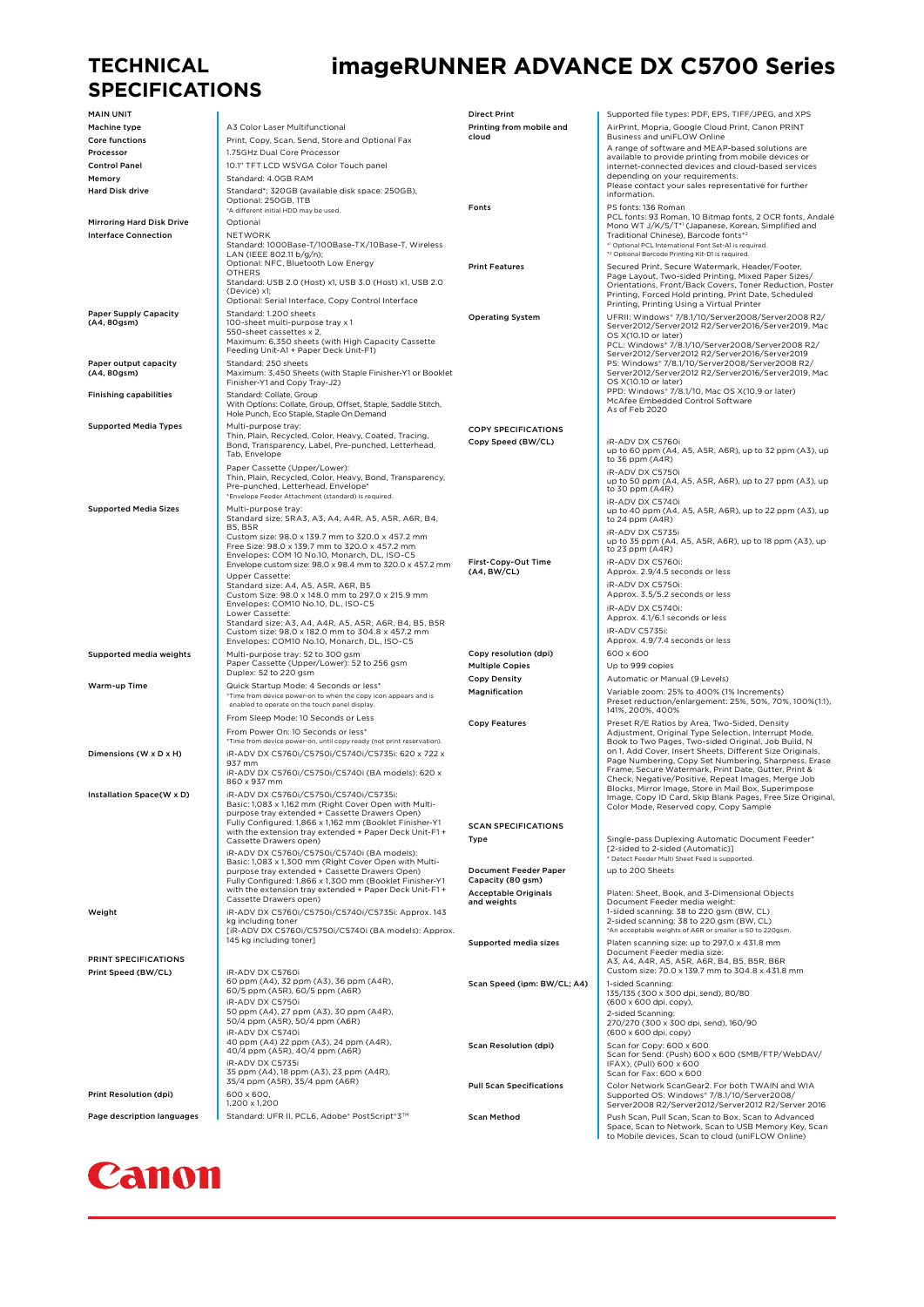#### **TECHNICAL SPECIFICATIONS**

SEND SPECIFICATIONS

FAX SPECIFICATIONS (Optional) Maximum Number of Connection Lines

Speed dials Max. 200 Group dials/destinations Max. 199 dials Sequential broadcast Max. 256 addresses Memory backup **Wess** 

STORE SPECIFICATIONS Mail Box (Number supported) 1100 User Inboxes

Advanced Space available disc space

SECURITY SPECIFICATIONS Authentication and Access Control

Destination **Standard: E-mail/Internet FAX (SMTP) SMB3.0 FTP** WebDAV Mail Box Optional: Super G3 FAX, IP Fax Address Book LDAP (2,000)/Local (1,600)/Speed dial (200) Send resolution (dpi) Push: up to 600 x 600 Pull: up to 600 x 600 Communication protocol File: FTP(TCP/IP), SMB3.0 (TCP/IP), WebDAV E-mail/I-Fax: SMTP, POP3 File Format Standard: TIFF, JPEG, PDF(Limited Color, Compact, Searchable, Apply policy, Optimize for Web, PDF/A-1b,<br>Trace & Smooth, Encrypted, Device Signature, User<br>Signature), XPS(Compact, Searchable, Device Signature,<br>User Signature), Office Open XML (PowerPoint, Word) Universal Send Features<br>Two Pages, Different-size Original Roman Sharp Pole<br>Sharpness, Corpy Ratio, Erase Frame, Job Build, Delayed<br>Send, Preview, Job Done Notice, File Name, Subject/<br>Send, Preview, Job Done Notice, File N Message, Reply-to, E-mail Priority, TX Report, Original Content Orientation, Skip Blank Pages 2 (2nd line optional) Modem Speed Super G3: 33.6 kbps<br>G3: 14.4 kbps Compression Method MH, MH, MP, MMP, JBIG **Resolution (dpi)** 400 x 400 (Ultra Fine), 200 x 400 (Super Fine), 200 x 200 (Fine), 200 x 100 (Normal) Sending/Receiving Size Sending: A3, A4, A4R, A5P\*, A5R\*, B4, B5\*?, B5R\*<br>|- Sent as A4<br>|- Sent as B4 short |- Sant as A4, A4R, A5R , B5, B5R<br>|- Sent as B4 short |-FAX memory **EXAM** Up to 30,000 pages (2,000 jobs)

Fax Features<br>
Sender's Name (TTI), Selecting the Telephone Line<br>
(when sending fax), Direct Send, Delayed Send, Preview,<br>
Job Done Notice, TX Report, Interrupt Transmission,<br>
Sequential Broadcasting, Password/Subaddress Se

1 Memory RX Inbox, 50 Confidential Fax Inboxes Maximum 10,000 Pages (2,000 jobs) Stored Advanced Space Communication Protocol: SMB or WebDAV Supported Client PC: Windows® 8.1/10 Concurrent Connections (Max.): SMB:64, WebDAV:3 Standard:16 GB (With option: max. 480GB)

Advanced Space Features: Authentication for Advanced Space Log-in, Sort Function, Printing a PDF File with a Password, imageWARE Secure Audit Manager Support, Search, File Preview, Authentication Management, Open to public, URI TX, Backup/Restore

User Authentication (Picture Login, Picture and PIN Login, Card Login, Username and Password Login, Function<br>Level Login, Username and Password Login, Function<br>Level Login, Mobile Login), Department ID Authentication<br>(Depa

Document Security | Print Security (Secure Print, Encrypted Secure Print,<br>| Forced Hold Printing, uniFLOW Secure Print\*),<br>| Receive Data Security (Confidential Fax Inbox Forwarding Received Documents Automatically),<br>Scan Security (Encrypted PDF, Device Signature PDF/<br>XPS, User Signature PDF/XPS, Adobe LiveCycle\* Rights<br>Management ES2.5 Integration), BOX Security (Mail<br>Box Password Protected, Advanced send functions, Confirming FAX number, Allow/Restrict Fax Driver Transmissions, Allow/Restrict Sending from<br>History, S/MIME Support), Document Tracking<br>(Secure Watermark)<br>"!Requires uniFLOW Online / uniFLOW

Network Security [1.5 1.3, IPSec, IEEE802.1X authentication, SNMP V3.0,<br>Firewall Functionality (IP/MAC Address Filtering), Dual<br>Network Support (Wired LAN)<br>Wired LAN), Disabling Unused Functions (Enabling/ Disabling Protocols/Applications, Enabling/Disabling<br>Remote UI, Enabling/Disabling USB Interface), G3 FAX<br>separation from LAN, USB Port separation from LAN,<br>Prohibit the execution of files stored in Advanced Box<br>in the MFP Reception

Device Security<br>
Protecting HDD Data Cryption<br>
(FIPS140-2 Validated), HDD Data Overwrite Erase, HDD<br>
(CFIPS140-2 Validated), HDD Data Overwrite Erase, HDD<br>
Lock), Standard HDD Initialize, Trusted Platform Module<br>
(TPM), Jo



## **imageRUNNER ADVANCE DX C5700 Series**

Device Management and Auditing Administrator Password, Digital Certificate And Key Management, Audit Log, Cooperating with External Security Audit System (Security Information and Event Management), Image Data Logging, Security Policy Setting ENVIRONMENTAL **SPECIFICATIONS** Operating Environment Temperature: 10 to 30 °C<br>Humidity: 20 to 80 % RH (Relative Humidity) **Power source 220-240 V, 50/60 Hz, 6 A Power consumption Maximum: Approx. 1,800 W**<br>Copying (with DADF continuous scan): Approx. 1,015 W\* Standby: Approx. 62.4 W \*1<br>Sleep mode: Approx. 0.8 W\*2 \*1 Reference value: measured one unit \*2 0.8 W is not available in all circumstances due to certain settings. Typical Electricity Consumption (TEC)\* : iR-ADV DX C5760i: 0.86 kWh (BA model: 0.84 kWh) iR-ADV DX C5750i: 0.71 kWh (BA model: 0.68 kWh) iR-ADV DX C5740i: 0.59 kWh (BA model: 0.58 kWh) iR-ADV DX C5735i: 0.45 kWh \* As per USA Energy Star 3.0 Noise levels (BW/CL) Sound Power Level (LWA,m) Active (BW) (1-sided) iR-ADV DX C5760i: 6.6 B\*, Kv 0.3 B\* (BA model: 6.7 B\*, Kv 0.3 B\*) iR-ADV DX C5750i: 6.5 B\*, Kv 0.3 B\* (BA model: 6.5 B\*, Kv 0.3 B\*) iR-ADV DX C5740i: 6.4 B\*, Kv 0.3 B\* (BA model: 6.5 B\*, Kv 0.3 B\*) iR-ADV DX C5735i: 6.3 B\*, Kv 0.3 B\* \*Reference value: measured only one unit with ISO7779, described with ISO9296 (2017) Sound Pressure (LpAm)<br>Bystander's position:<br>Active (BW/CL) (1-sided)<br>iR-ADV DX C5760i: 54 dB\*/54 dB\*<br>(BA model: 54 dB\*/55 dB\*) iR-ADV DX C5750i: 52 dB\*/53 dB\* (BA model: 52 dB\*/53 dB\*) iR-ADV DX C5740i: 52 dB\*/52 dB\* (BA model: 53 dB\*/53 dB\*) iR-ADV DX C5735i: 51 dB\*/51 dB\* Stand-by iR-ADV DX C5760i/C5750i/C5735i: 26 dB\*  $i = 0.1$  in the  $i = 1.2$  dividend  $i = 27$  dB\* iR-ADV DX C5760i/C5750i/C5740i (BA model): 24 dB\* \* Reference value: measured only one unit with ISO7779, described with ISO9296 (2017) Standards **Blue Angel (only C5735i & BA Models)** CONSUMABLES Toner Cartridges<br>
C-EXV 51L Toner C/M/Y Toner Yield (Estimated @ 5% Coverage) C-EXV 51 Toner BK: 69,000 pages C-EXV 51 Toner C/M/Y: 60,000 pages C-EXV 51L Toner C/M/Y: 26,000 pages Consumables Staple-P1<br>
Staple Cartridge-Y1 SOFTWARE AND PRINTER MANAGEMENT For detailed information please visit our website https://www.canon-europe.com/b Tracking and reporting and universal Login Manager (ULM) uniFLOW Online Express\* \* For more information, please refer to [uniFLOW Online Express](https://canon.ssl.cdn.sdlmedia.com/636730463605915580TY.pdf) [uniFLOW Online](https://canon.ssl.cdn.sdlmedia.com/636758927259250138SC.PDF) Remote management tools iW Management Console<br>Maintenance<br>Content Delivery System Scanning software **Network ScanGear** Platform MEAP (Multifunctional Embedded Application Platform) **Document Administration** Kofax Power PDF (Optional) FIERY PRINT CONTROLLER SPECIFICATIONS (EMBEDDED) For full specifications & options, please visit the Canon website Optional/Standard Optional on all models Name imagePASS-P2 V11 (Embedded) Print Resolution (dpi) 600 x 600 : 1200 x 1200 Page Description Language(s) Adobe PS3, PCL6

Memory 2GB (1 x 4GB) Hard Disk Drive 500 GB SATA System

PAPER SUPPLY OPTIONS

Processor Speed Intel Pentium G4400 (3.3 GHz) Cassette Feeding Unit-AM1 Paper Capacity: 2 x 550 sheets (80 gsm) Paper Type: Thin, Plain, Recycled, Color, Heavy, Bond,

Transparency, Pre-punched, Letterhead Paper Size: A3, A4, A4R, A5, A5R, A6R, B4, B5, B5R Custom size: 98.0 x 182.0 mm to 304.8 x 457.2 mm Paper Weight: 52 to 256 gsm Power Source: From the Main Unit Dimensions (W x D x H): 620 x 700 x 251 mm (attached to the main unit) Weight: Approx. 22.5 kg